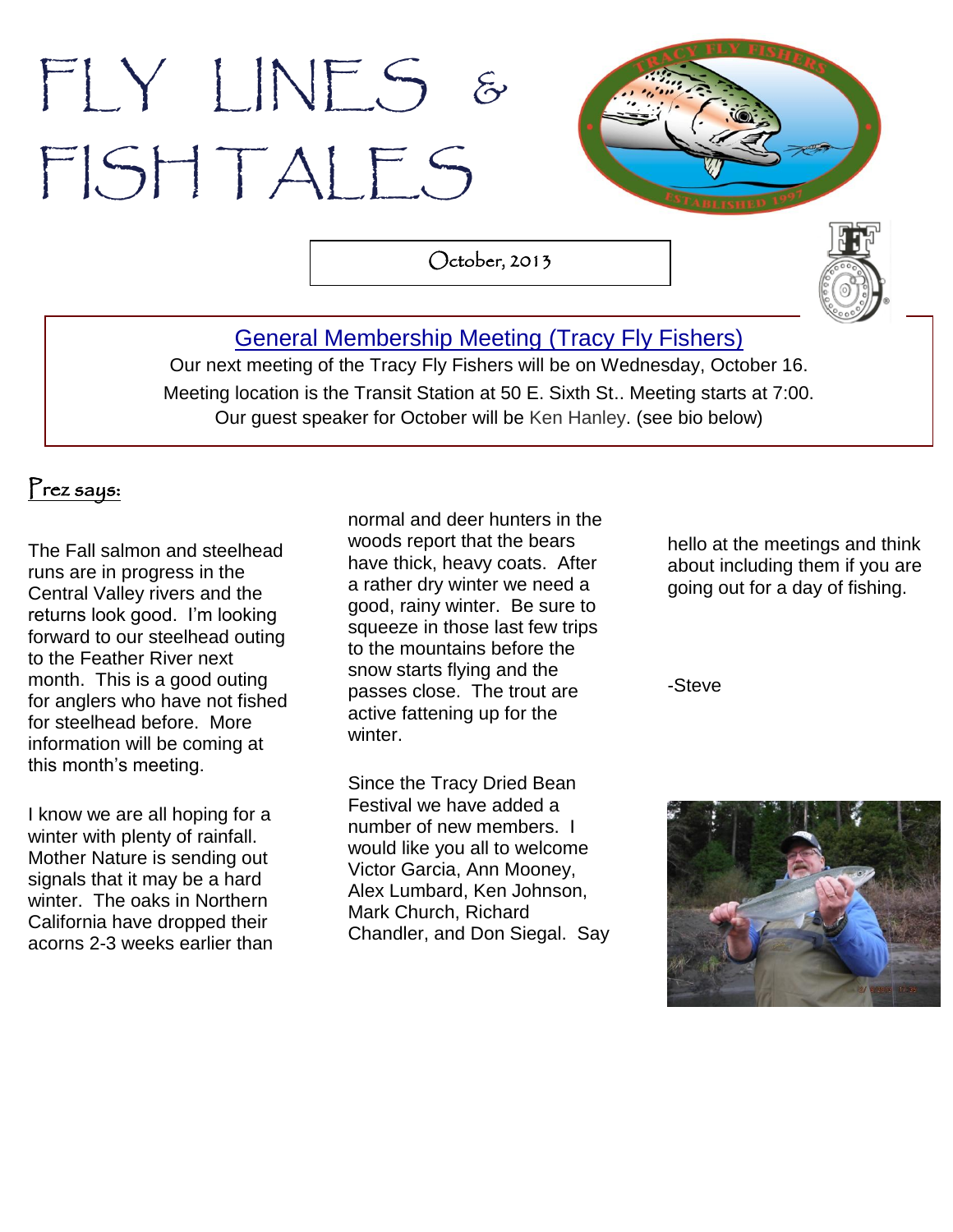# October's Guest Speaker:

Ken Hanley has been conducting fishing and adventure specialty programs since 1970. His award-winning instructional programs are well respected throughout the adventure industry.

Ken's instructional DVD's cover a variety of game fish; from saltwater salmon to largemouth bass. He's the author of seven books. His latest book, Tying Furled Flies, was awarded the 2008 "Book of the Year Award" for the Outdoor Writer's Association of California. Ken also writes and photographs for national and regional publications in the outdoor industry.

Ken was chosen as the 2005 inductee into the NCC/FFF Fly Fishing Hall of Fame. For more than thirty years The Hall of Fame award has been presented to the individual who has made outstanding contributions to the sport of fly fishing. The criteria for this distinction include the improvement of the art, science, literature, techniques, enjoyment and conservation of fly fishing and the resource.

He holds numerous Pro Staff positions, and is sponsored by the following companies: SAGE, SIMMS, Patagonia, Daiichi, Renzetti, and Umpqua

#### Show Description………………….

If you live in California – and I know you do – there's no reason to put your gear away for the off season. The Great Golden State doesn't have an off season! Freshwater, warm water, saltwater, coldwater, all combine to give a great opportunity to explore year-round with a fly rod. Ken will present his ideas on staying in the game all year long and tipping the scales in your favor.



The Tracy Fly Fishers' Board of Directors meets on the first Wednesday of each month at the Safeway grocery store's Community Room at 1801 W. 11th Street. The next board meeting will be held on Nov 6th, 2013, at 7:00 pm. The Board meetings are open to all TFF members. Stop by and see what goes on "behind the scenes" of your club!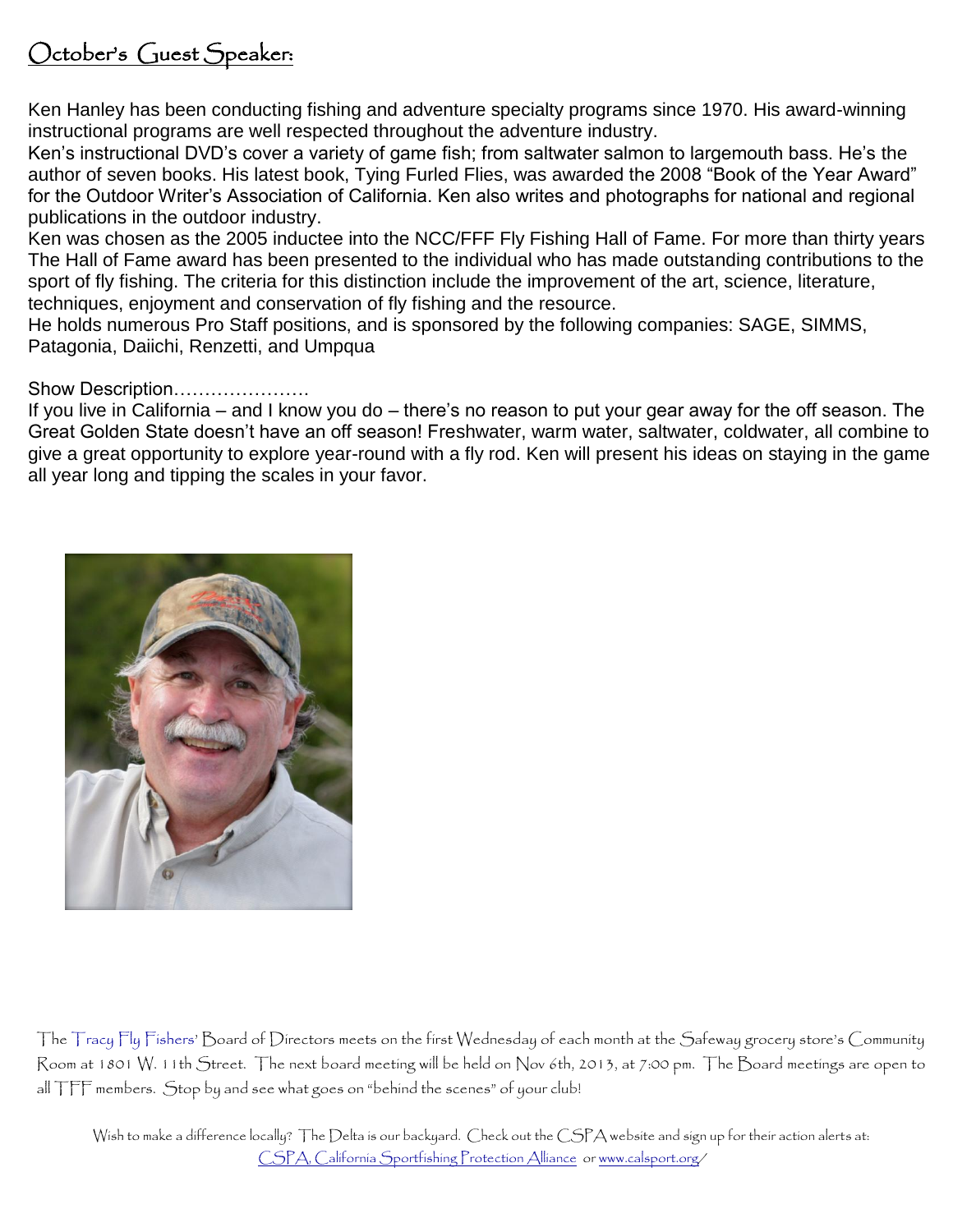# Events, Outings & other news

Flies needed for TFF Fly Plates, we are requesting the following sizes,

size 12 dry flies, size 14 nymphs, and size 10 streamers. If we could get 2 for each plate (1 for president, and 1 for auction), that would be great. We'll need them no later than the November meeting. Flies can be picked up if fly tyers cannot make the meeting to bring them.

Installation dinner (crab feed) for 2014 board members.



 Our Installation dinner is coming up fast, January 11, 2014. This is a week later than normal. Sorry if it causes any inconvenience for anyone but we hope you can all adjust your calendars to make it. Remember, this is our major fund raising event of the year.

Sign up sheets for volunteers needed for this event, including the dessert auction, will be posted at our general meeting. Thanks again for your support.

# TFF Club Outings For 2013:

We still have a couple nice outings remaining for this year:

- 1) Season Opener at White Pines Lake on 4/27.
- 2) Fishing at Eagle Lake Bass Pond on 5/18. Moved to 5/25.
- 3) Davis Lake June 20 23.
- 4) North Fork of the Stanislaus River in July  $27<sup>th</sup>$ . Rick to provide details.
- 5) Alpine Lake Sept  $27 29$ . Pinecrest Lake September  $28^{th}$ . (one day trip)
- **6)** Davis Lake Oct 18 20. **Next weekend!**
- 7) Feather River in November.

Great unplanned outings also result from joining us at the monthly general meetings and just talking to other members about common interests and the opportunity to get in some fishing and share gas expenses.

## BOARD MEMBERS

President Stephen Holtzclaw 408-674-4065 Vice President/Secretary

**T**reasurer Michael Carlson (925)216-2768 Library & Casting Chuck Robbins (209)835-7812 Programs Jeff Fadden (209-836-4158) Webmaster Ben Byng(209-612-5188) Raffle Dave Hiromoto (209-239-6200) Gary Phillips (925)829-7466 Outings Bruce Germolus (209-836-9089) Logistics Pat Ferguson (209)835-2981 Trout in The Classroom and Education Rick Clemens (209)346-2765 Stan Elijah (209-8154657) Newsletter Mark McLean (209)836-3311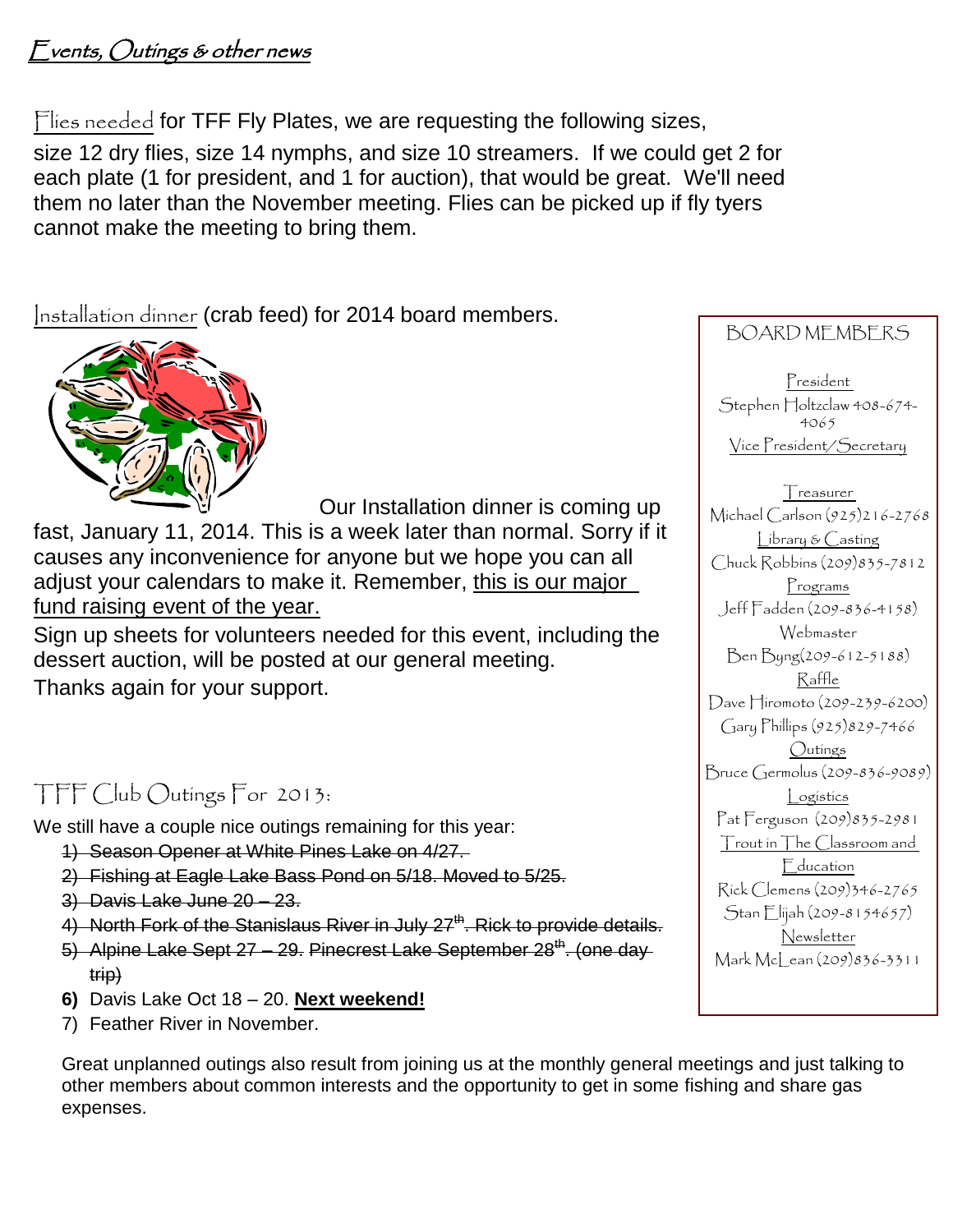## Education:

Casting in the Park with Chuck, the second Wednesday of the month. Oct 9<sup>th</sup> was the last session this year. **Thanks Chuck!**

A priceless benefit included in your membership! Remember, your membership includes the whole family.



#### Trout in the Classroom;

Our Trout in the Classroom program will be starting up in a couple of months. The program's tasks will be handled as individual events allowing individuals to participate in whatever part of the program they are interested in or available for.

Stay tuned for additional information and sign up sheets.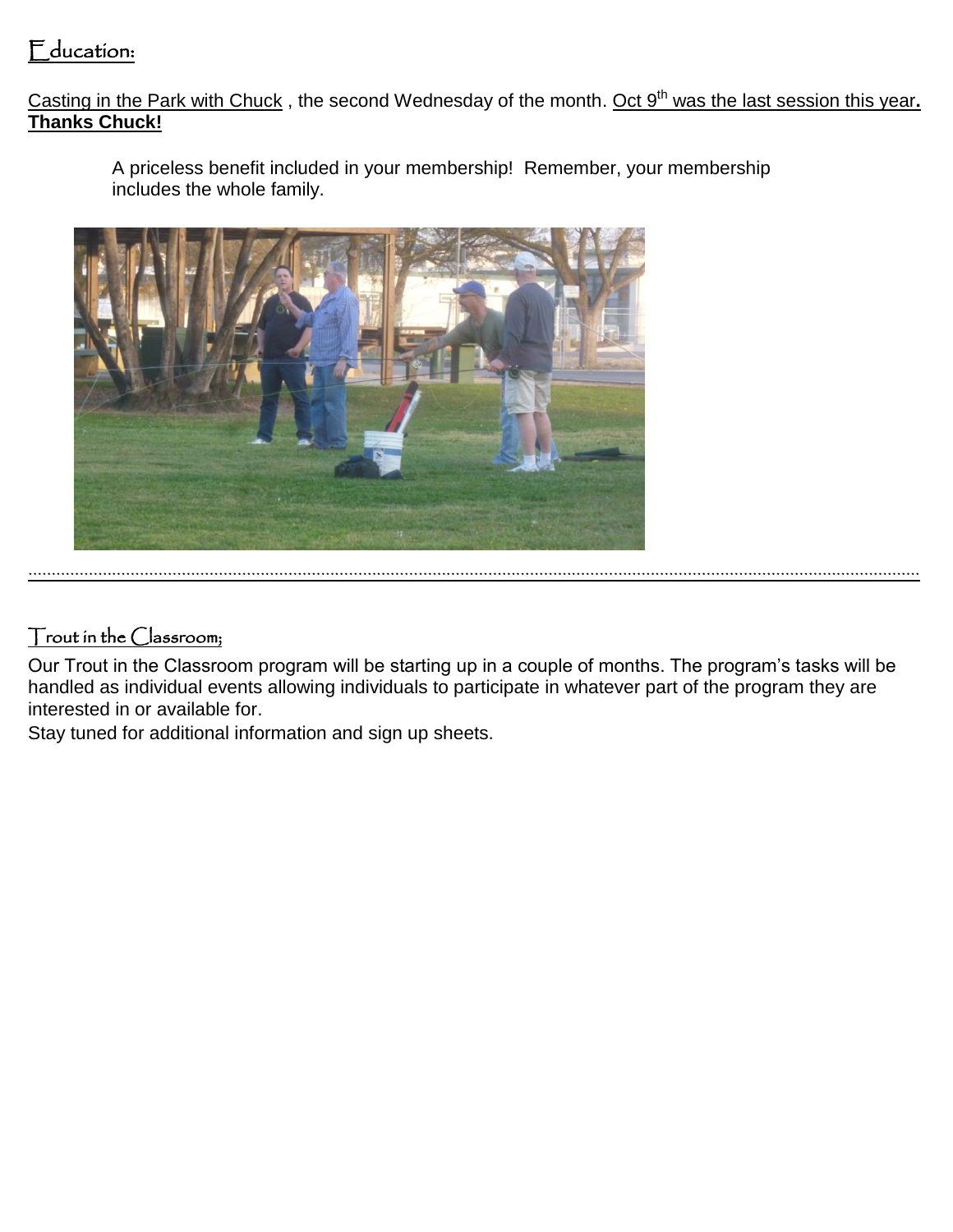# Fishing with a buddy:

Pat Ferguson, Rod Buchanan, Bob Kiffin, and Ed Hough had a great time on their trip to Alaska. Hopefully we'll hear more about it at Our December meeting during the member's presentations.





What can you say?! What can you say?!



Rod looks content. The according team of the Beautiful fish Ed!



#### *Support your local Parks and Recreation District*

Parks Make Life Better! Parks and recreation make lives and communities better now and in the future by providing access to the serenity and inspiration of nature; outdoor space to play and exercise; facilities for self-directed and organized recreation; positive alternatives for youth which help lower crime and mischief; and activities that facilitate social connections, human development, therapy, the arts, and lifelong learning. Check out our Parks and Community Services Video:

[http://www.youtube.com/watch?v=gwFAe7V8pio&feature=channel\\_page](http://www.youtube.com/watch?v=gwFAe7V8pio&feature=channel_page)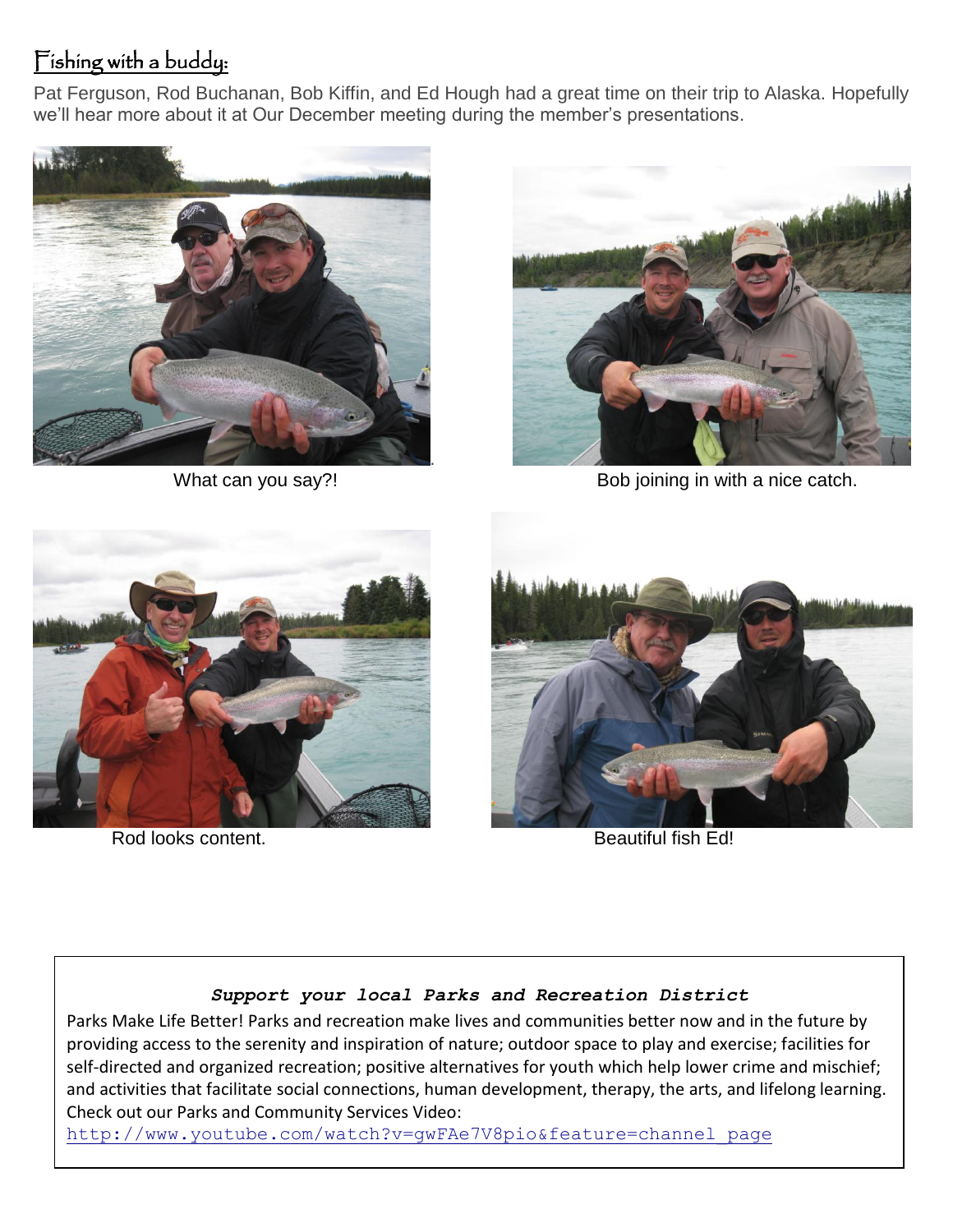#### $\Box$ onservation:

## Climate Change Spells Trouble for Anglers

Ben Jervey for [National Geographic](http://news.nationalgeographic.com/)

#### Published September 18, 2013

This month, anglers who flock to Montana in search of their own authentic *[A River Runs Through It](http://www.press.uchicago.edu/ucp/books/book/chicago/R/bo3643831.html)* experience are out of luck. On September 4, the Blackfoot River, centerpiece of Norman Maclean's beloved story (and its film adaptation that gave the entire fly-fishing industry a boost in the early 1990s), was closed to fishing by officials from [Montana Fish, Wildlife, and](http://fwp.mt.gov/news/newsReleases/drought/nr_0133.html)  [Parks.](http://fwp.mt.gov/news/newsReleases/drought/nr_0133.html) They cited "an effort to protect fish from the stress of low stream flows." (The river has since been [reopened to fishing,](http://missoulian.com/news/state-and-regional/fwp-lifts-fishing-closure-on-blackfoot-river-tributaries/article_83c70eee-1ff4-11e3-b2bd-0019bb2963f4.html) but drought conditions remain.)

Such river closures have become more common in recent years, in Montana and beyond. They've become necessary as coldwater fish populations struggle to deal with low flows and warmer waters, symptoms that scientists link to the rising global temperatures brought about by climate change.

Last year, for instance, stretches of the Madison, Gibbons, and Firehole Rivers—all prized fishing destinations in the Yellowstone region—were closed in August. Scientists and anglers are in agreement: Climate change is already impacting the sport of fishing, and it's likely to get a whole lot worse.

"We've seen huge shifts here in Montana," said Todd Tanner, a lifelong fisherman who spends 200 to 250 days a year on the water, and who has been living in Montana for over three decades.

"Over the last 20 or so years, we're seeing this litany of shifts in weather patterns, and with them, a steady degradation in many of our rivers," said Tanner. "It's directly related to the snow going early, then to warmer springs and summers."

A few years ago, Tanner started the nonprofit, nonpartisan advocacy organization [Conservation Hawks,](http://conservationhawks.org/) and he argues that fishermen are the best equipped to see firsthand the impacts of climate change. "You can't be out fishing for trout or bass around here and not notice the change," he said.

#### **Swimming Upstream**

A [new report,](https://www.nwf.org/News-and-Magazines/Media-Center/Reports/Archive/2013/09-04-13-Freshwater-Fish-Climate-Change-Report.aspx) published September 4 by the National Wildlife Federation (NWF)—one of the country's largest environmental groups—backs up the anecdotal evidence and explains the variety of threats that climate change poses. Besides the closures themselves—which are typically the result of droughts and earlier than normal melt of alpine snowpack many rivers are simply getting warmer. According to the NWF report, half of the major American rivers surveyed in a 2010 study experienced "significant warming trends over the past 50 to 100 years."

Fish are sensitive to temperature, explained Jack Williams, a senior scientist with the conservation group [Trout Unlimited](http://www.tu.org/) and a co-author of the NWF report, who describes a massive geographical shift in fish species already underway. "Already, native trout have been pushed around," Williams wrote in an email.

"Non-native species are pushing up from downstream and have sent the

native trout into the higher elevation streams," Williams explained.

"Unfortunately, these streams are going to be hard hit as wildfire, drought, and increased storm intensities hit these isolated highelevation areas hard."

"In the Southwest," said Williams, "the evidence is in your face each time you survey a stream." Small streams in New Mexico, home to Rio Grande cutthroat, Gila, and Apache trout, are particularly susceptible to temperature increases.

Making things even worse are the wildfires, which Williams says the Southwest is seeing "at scales that we have not seen before." Wildfires rip through trout habitat, and the increased runoff that results when the riparian areas burn eventually leads to siltation effects. "It's a killer one-two punch in these small streams," said Williams.

Across the country in New England, coldwater rivers and streams are similarly threatened. In July 2011, Eric Orff, then a New Hampshire fish and game commissioner, was stunned to find water temperatures of over 80 degrees Fahrenheit (27 degrees Celsius) in Indian Stream, "a wonderful, classic trout stream in prime fishing season." According to Orff, the waters were so warm that the trout left, heading for the colder, deeper pools in the Connecticut River.

"So here you are as far north as you can go in New Hampshire," said Orff, "literally looking into Canada, and you have a stream that was fatal to brook trout."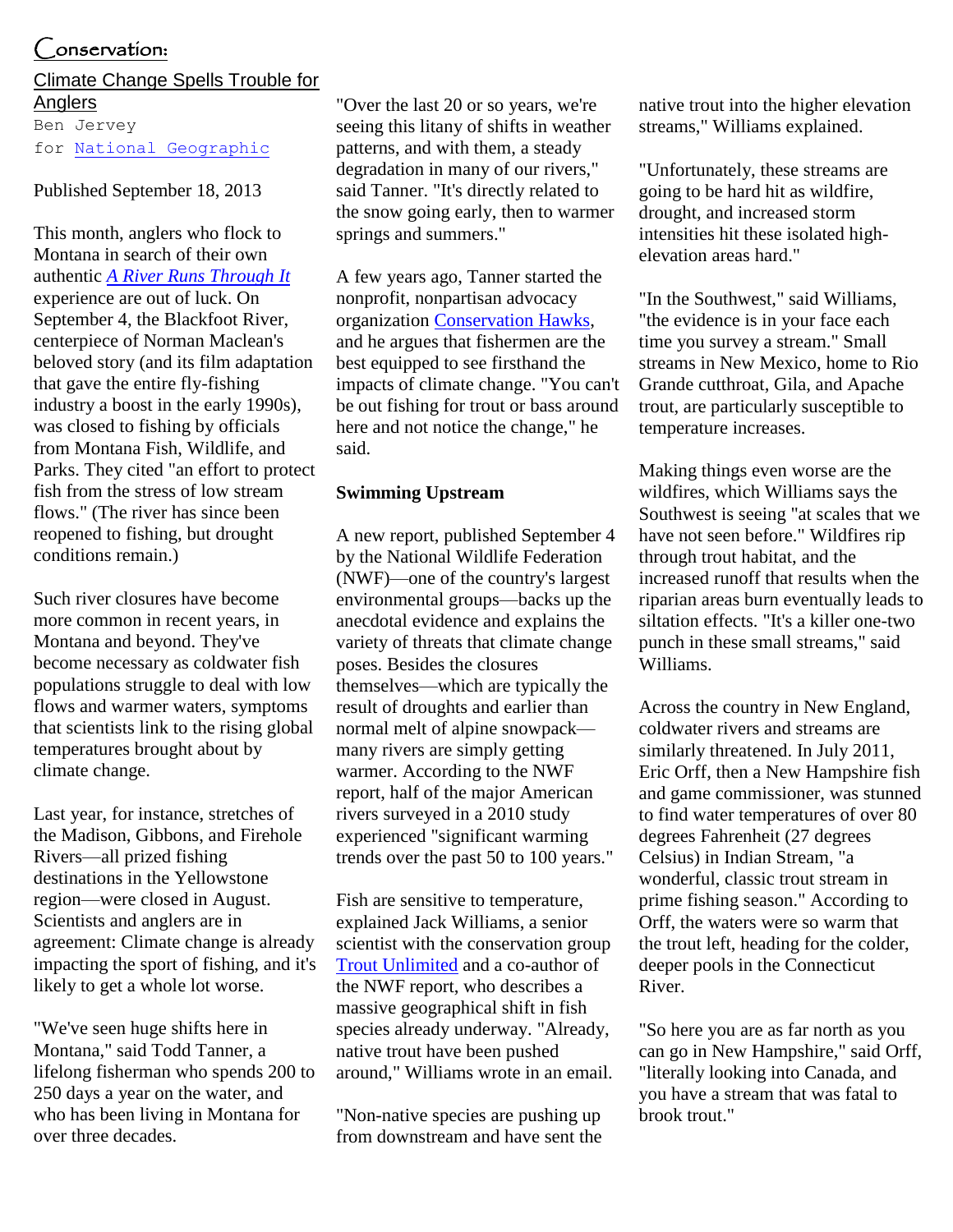The warming trends are only getting worse. [Doug Inkley,](https://www.nwf.org/News-and-Magazines/Media-Center/Faces-of-NWF/Doug-Inkley.aspx) a senior scientist at the NWF, points to a study quoted in the group's report. "The science is telling us that in the lifespan of a child born today, 50 percent of the habitat suitable for coldwater species of fish will no longer be suitable for them."

Another study anticipates that brook trout, the official state fish of Virginia, will be gone from that state's rivers entirely by mid-century, due mostly to warmer and more oxygen-depleted streams. Williams co-authored yet another study that predicted a further 77 percent decline in brook trout habitat nationally by 2080, and a 58 percent loss for cutthroat.

#### **Impacts Beyond Coldwater Species**

It's not just coldwater species—the trout and salmon, for instance—that are struggling to adjust. In 2005, the first large-scale die-off of smallmouth bass was witnessed in the Susquehanna River. The culprit: a bacterial disease called [columnaris](http://www.dnr.state.mn.us/areas/fisheries/eastmetro/columnaris.html) that, according to Williams, "becomes a problem and highly contagious at warmer temperatures, and so is becoming a problem associated with climate change."

Since that first event, these summer die-offs have become the "new normal" in the Susquehanna, and outbreaks are being reported with increasing regularity all across the country.

Lake populations, too, are reeling in this new normal. Temperatures in the Great Lakes, where native species like lake trout, whitefish, walleye, catfish, and sturgeon are popular prey for sport and commercial fishermen, have increased nearly 5 degrees Fahrenheit (nearly 3 degrees Celsius) over the past three decades. Even if these temperate water species can

deal with some warming, the higher temperatures bring another risk: an invasion of [sea lamprey.](http://newswatch.nationalgeographic.com/2009/01/31/lampreys_lured_into_sex_traps/)

Lamprey survive by latching onto a host fish and sucking its blood. They also grow larger and lay more eggs in warmer waters. The bigger, hungrier parasites are already wreaking havoc on the fisheries of the Great Lakes, explains Inkley, and the invasive species is only going to be harder to control as waters continue to warm.

#### **Angling: An Industry at Risk**

All of these impacts of climate change—the warmer streams and earlier melts; the droughts, floods, and wildfires; and the bacterial disease and invasive species—add up to a lot fewer opportunities for anglers to cast a line. And that means that the business of fishing is also taking a hit.

Craig Mathews runs **Blue Ribbon** [Flies](http://www.blue-ribbon-flies.com/) out of West Yellowstone, Montana. He's also something of a legend in fly-fishing and environmental circles, winning Fly Rod and Reel's [Angler of the Year](http://www.flyrodreel.com/magazine/2005/january/craig-matthews)  [Award](http://www.flyrodreel.com/magazine/2005/january/craig-matthews) in 2005 and co-founding  $1\%$ [for the Planet](http://onepercentfortheplanet.org/) with Patagonia's [Yvon](http://www.patagonia.com/us/patagonia.go?assetid=3351)  [Chouinard](http://www.patagonia.com/us/patagonia.go?assetid=3351) in 2001. Mathews says that the past several years have been rough on the area's rivers, and that the changes definitely impact his business.

"Last year we were off close to 5 percent in sales," he said, noting that he doesn't expect things to get better in the future. "When you look at the projected trends in warming, the science is telling us that we'll lose as much as 50 percent of coldwater habitats," said Mathews. "It's unimaginable what could possibly happen to the fly-fishing business."

The NWF report does the math: By 2030, the number of days that anglers will fish is projected to decline by

more than one million days every year. By the end of the century, it's over six million days. That would translate to a roughly \$6.4 billion loss for the fishing industry annually.

Mathews and other anglers in the Yellowstone region were lucky this year. "We've been blessed with a little more moisture," Mathews said, and his outfit has actually seen a bit of benefit from the climate-driven misfortune of others. "As a result of fires in Sun Valley and smoke in Jackson and closures in other parts of Montana, we saw a spike in our business as people tried to escape those parts."

Not that Mathews is thrilled about the situation. "This year, it benefited us. But certainly it's benefiting no one in the long run."